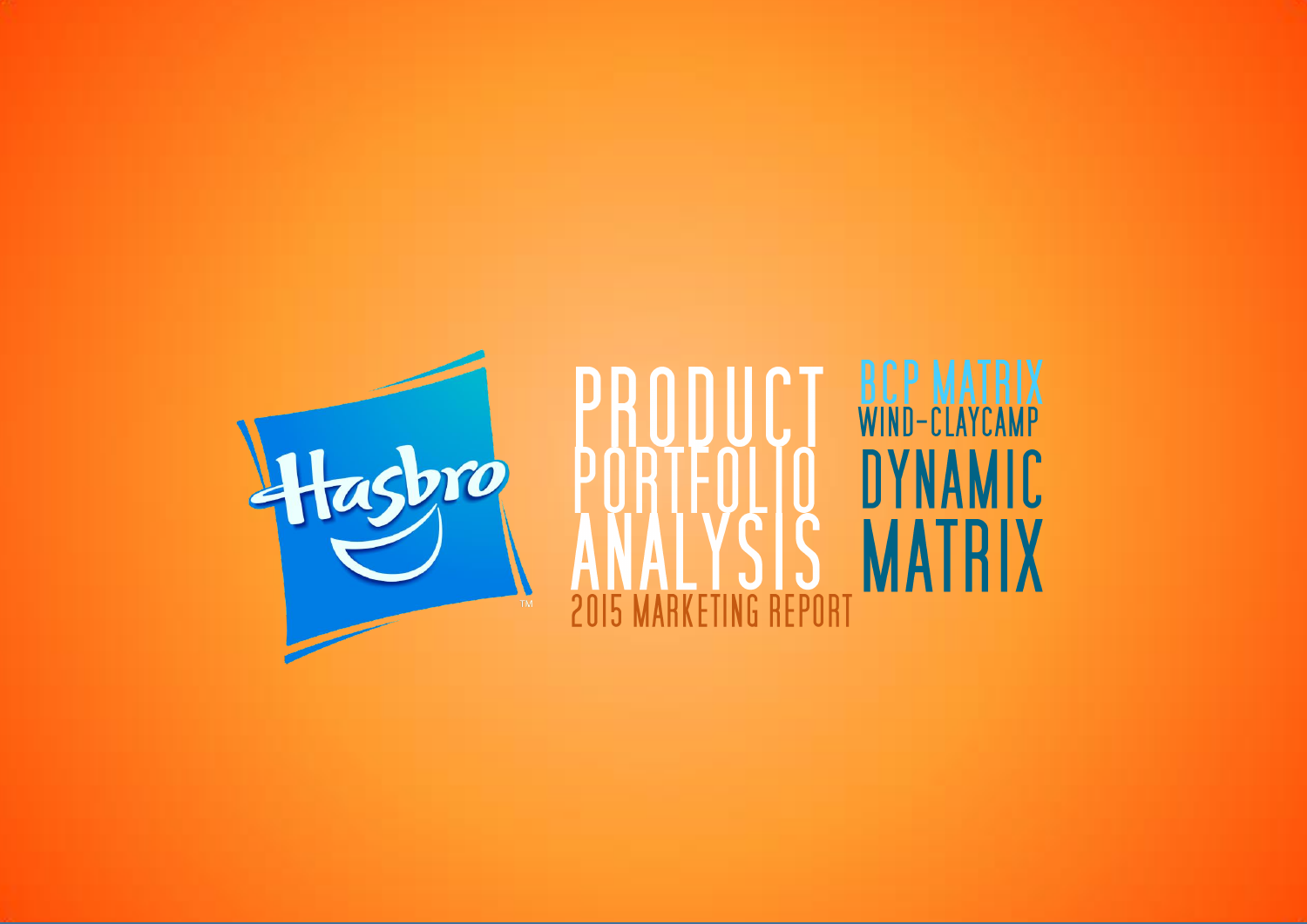# TABLE OF CONTENTS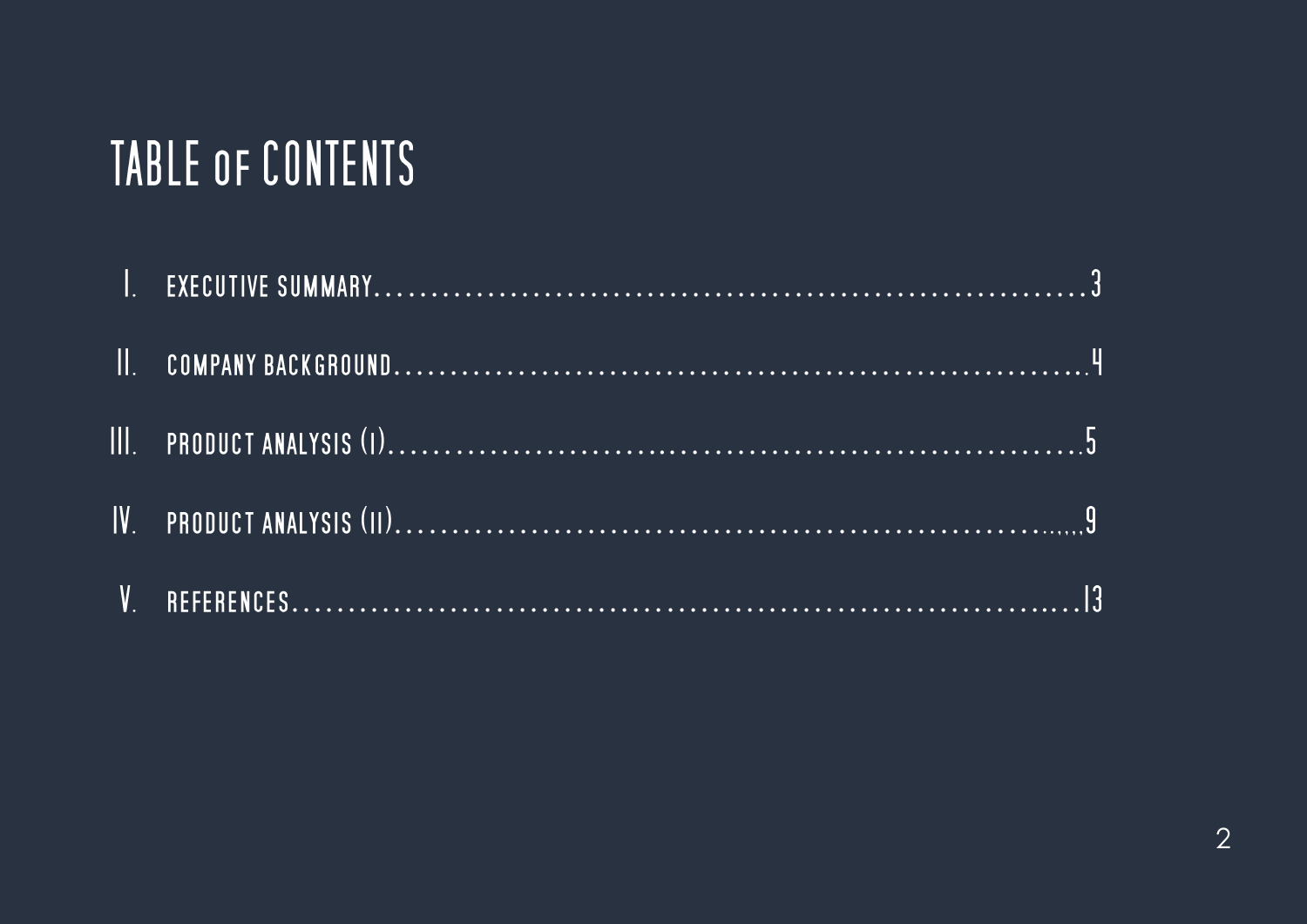# EXECUTIVE SUMMARY

The aim of this report is to provide Hasbro's management team with a clear picture of the performance of their products in relation to its environment while hinting out how to allocate its resources thoughout its wide and extensive portfolio.

By building a BCP Matrix, along with a Wind & Claycamp Matrix, we have been able to determine the position in terms of potencial (or growth rate) and market share of Hasbro's most iconic and symbolic products. Through this process, we have identified how these products are behaving and hence, we provide recommendaions and conclusions on how they should be managed in the future. Limitations, however, include the lack of actual productspecific quantitative data.

Below, we summarise key results:

Hasbro is sustaining its business mainly from the **cash originated** by products **MONOPOLY** and **MAGIC**, whose prestige maintains them in a position of popularity while sales are constant.

Resources should be allocated into **Play**-**Doh** and **MARVEL**, too fast growing products with high market share. Note that MARVEL's success is partially due to the current 'superhero fashion'. As soon as this fashion vanishes, so could growth and leadership. Hasbro should invest in assuring MARVEL's market share, so that when growth slows down it generates cash (cash cow) rather than consuming it (dog).

We recommend studying the posibility of **investing in Easy Bake**, a product that has grown from stagnation thanks to the new unisex line. Being one of the first entering the growingunisex market, Hasbro could ensure high market share, later converting Easy Baked unisex into a STAR product.

Decisions about Sesame Street, Playskool and Furby, three poor performing products are less clear. **Playskool** seems to be competing against corporate product Play-Doh. Since it is consuming resources unecessarily, unless Hasbro has other reasons to keep it, we would **divest** it. **Similarly, Furby** is not current anymore. Nevertheless, Sesame Street might regain its popularity, so we recommend keeping it.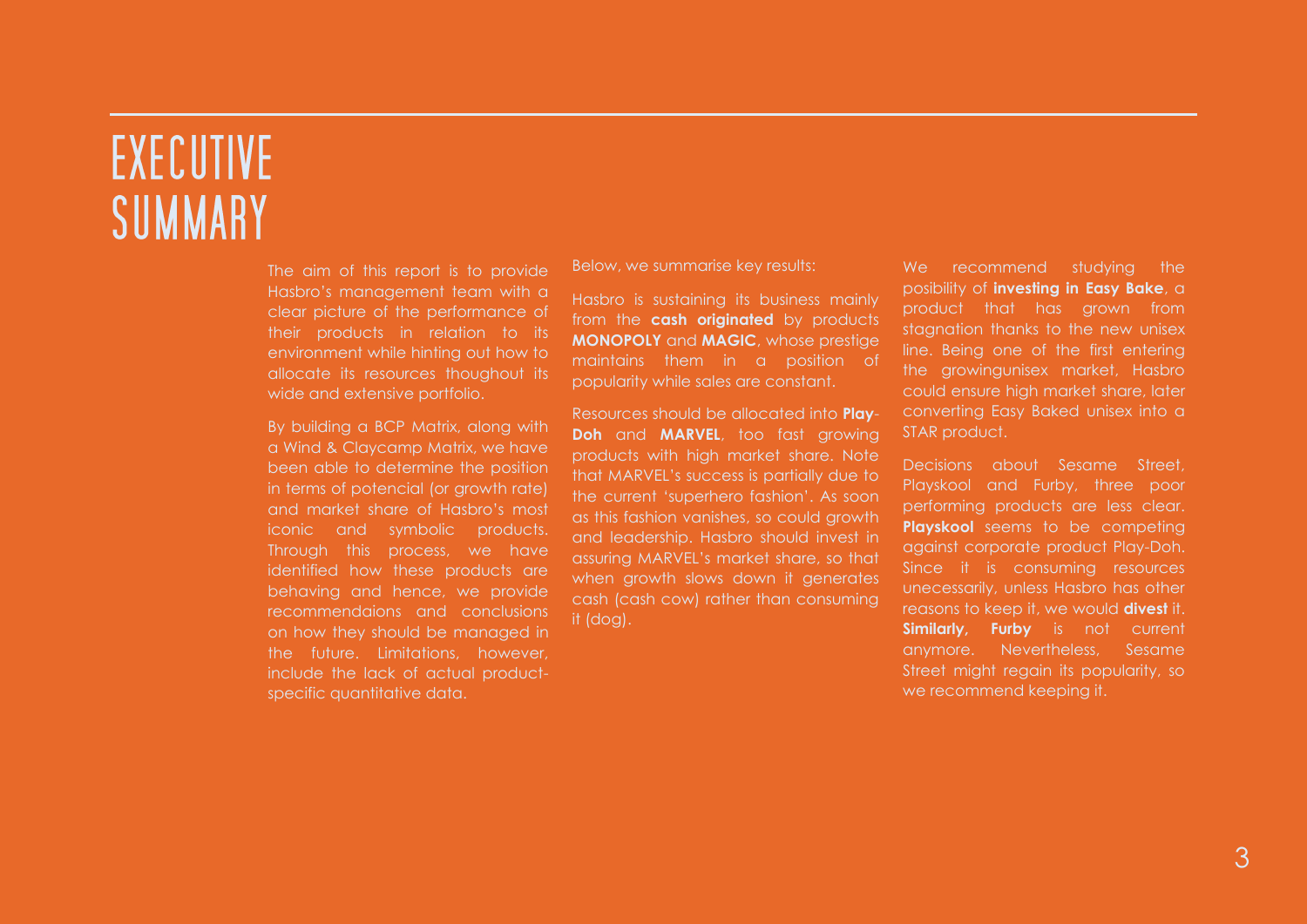## COMPANY **BACKGROUND**

Since the establishment of 'Hassenfeld Brothers' in 1923, Hasbro has gone through various challenges. During the process, Hasbro has evolved to one of the most relevant and competitive toy companies in the world.

All the evolvements, such as expanding product lines covering international markets, introduction and success of product lines (My Little Pony and Transformer), proper merger and acquisition of Milton Bradley and Playskool, commitment to Corporate Social Responsibility, and immediate shift to gender neutral trend, made Hasbro shift into its legendary status by adapting to environmental circumstances in numerous occasions.

With its 90-year history, Hasbro has now grown to cover all age groups, satisfying them all with its competent technologies and product lines such as TV animation, Figures and Puzzles.

Until now, with its slogan "Making the World Smile," Hasbro is providing happiness and enjoyment at homes through the production of toys, games and further products. The company continued to evolve in different channels as it became associated with film and animation. Toys began to come to life while projected onto the big screen. Much of Hasbro's success can be attributed to the fact that it provides entertainment for individuals of all ages. Board games like MONOPOLY, 'the most popular board game of all time', caters to adults and families, while games under the Play-Doh brand target young children in their developmental stages.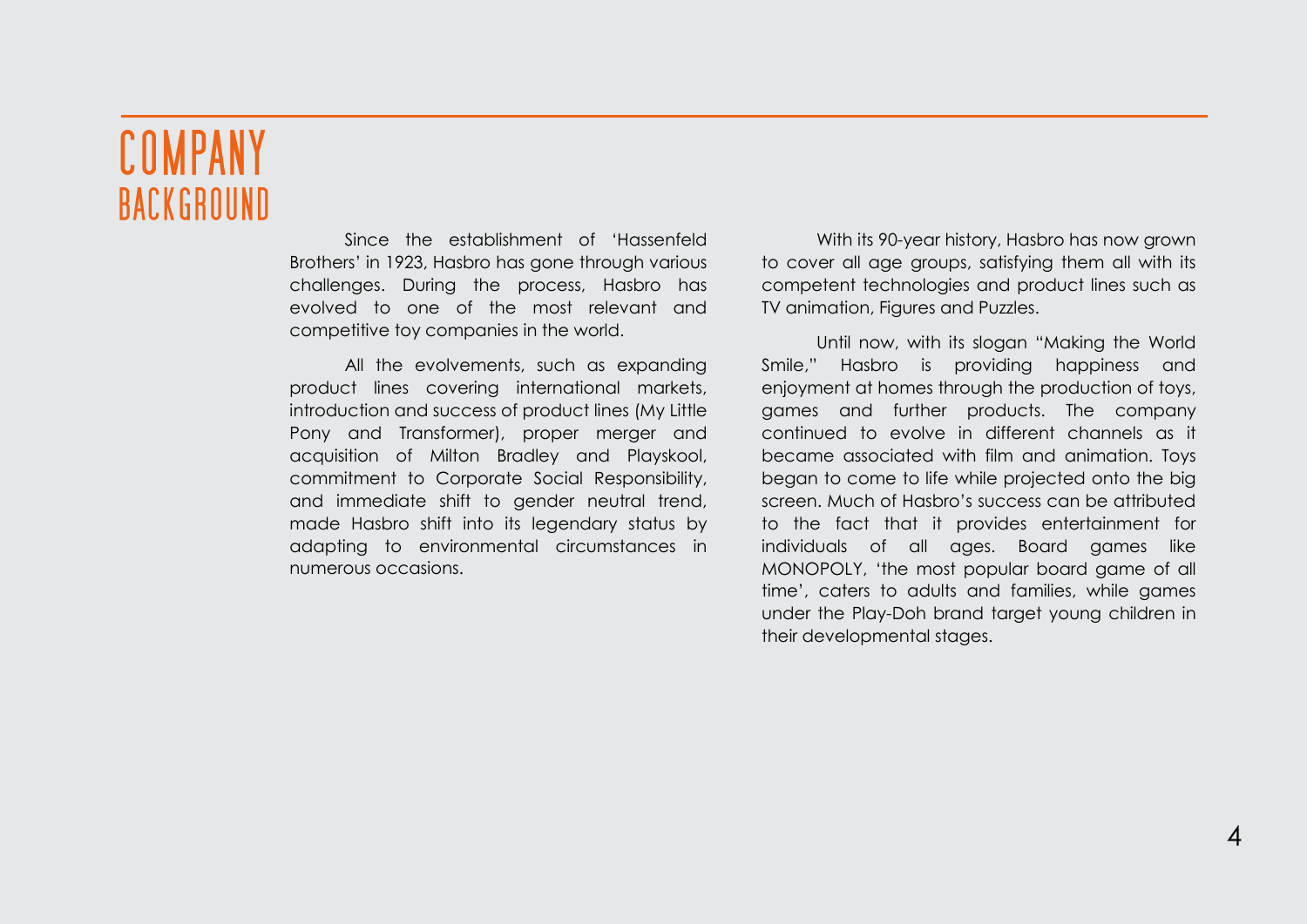## PRODUCT PORTFOLIO ANALYSIS (I)

In order to satisfy the objective of analysing Hasbro's portfolio, we have used two widely-recognised tools among strategic consultants and business managers: the Boston Consulting Group (BGC) Matrix and the Dynamic Matrix.

### **BCG MATRIX**

In order to define a clear picture of the performance of some of Hasbro's most symbolic products, we have utilised the Boston Consulting Group Matrix. This tool allows us to look at the product portfolio of the company and draw on conclusions to assist managerial decisions such are where to allocate resources, what products are more profitable and what products consume a high amount of resources, etc. To sum up, the BCG Matrix gives a clear framework for strategic decisions on whether to continue to market a product or divest it based on what resources this product produces and what resources it requires. Its future-oriented and concise approach make it attractive to business managers and product consultants.

The BCG provides a picture of the company's portfolio on the basis of growth rate (business potential) and relative market share (taking into account the evaluation of the environment). Thus, depending on the market share of a product (high-low) and the growth rate of the product (highlow), the item might be fitted within one out of four different categories with different features, listed below.

## SYMBOLIC PRODUCTS INCLUDED IN THE BCG MATRIX ANALYSIS



The choice of products for the analysis has been based on the popularity of each product at some point in time.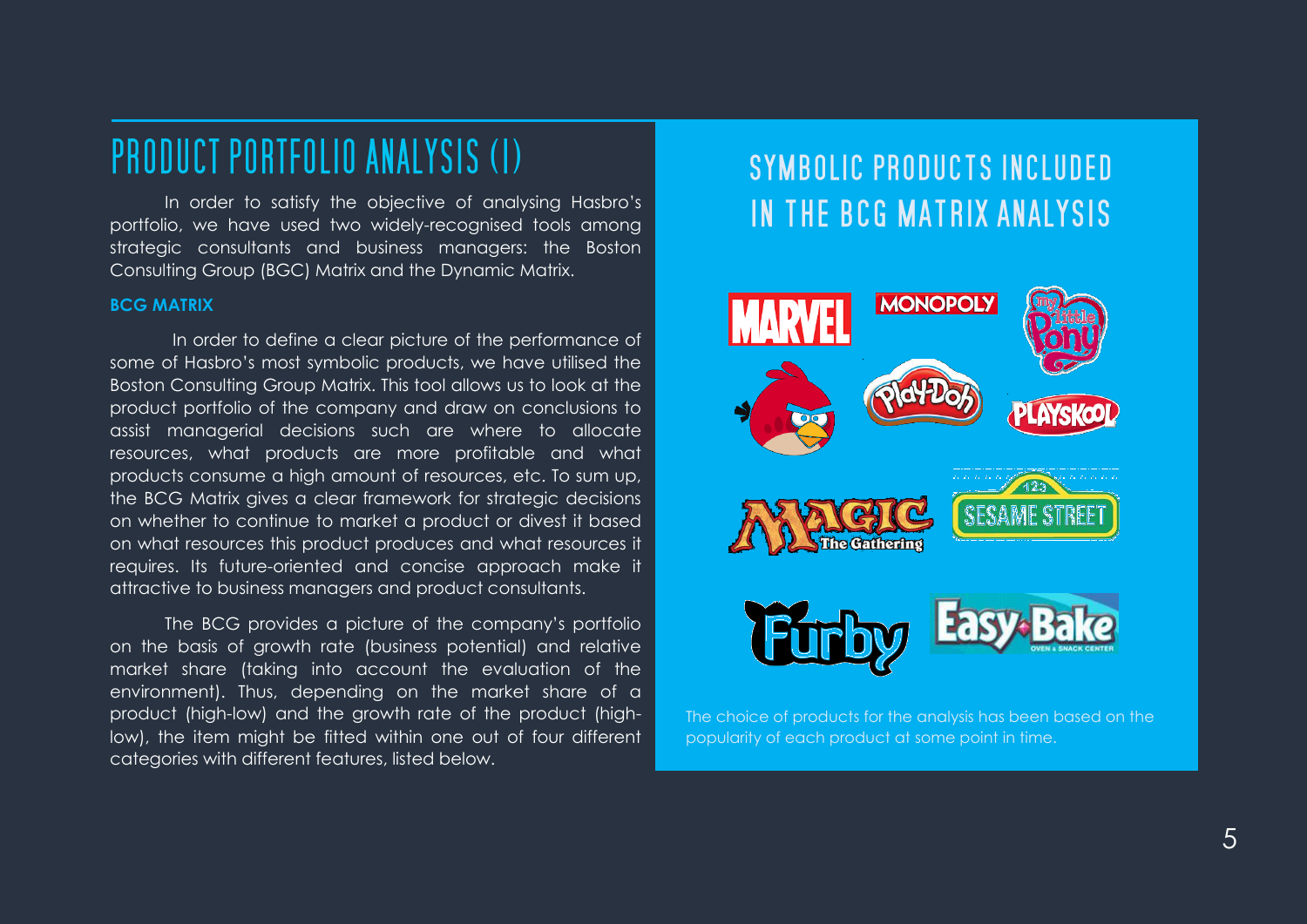## (High Market Share; Low Growth Rate )

They are growing fast; thus, this grow requires a big investment to make sure that market share is not preserved.

## **CASH COWS**

### (High Market Share, Low Growth Rate)

They provide cash to fund stars, since growth has to be "paid for". They generate more cash than they take to run, thus are a preferred stage.

### (Low Market Share; High Growth Rate )

Here come the doubts. Some may have to be divested, while others converted into stars with added funds (taking advantage of market growth by investing). They grow rapidly, consuming a lot of cash, but they don't generate much cash if they don't gain market share. (High Market Share; Low Growth Rate

DOGS

## **MARKET SHARE** LOW **HIGH** SOURCE: own elaboration of the BCG Matrix for explanatory purposes of the process followed. HIGH **GROWTH RATE** own ela SOURCE: tonolaxe **NOT**

## (Low Market Share; Low Growth Rate )

They consume a lot of cash or don't generate any. They are candidates to be sold. However, the Company might have some other reasons to keep them (such is the example of *Ferrero Rocher Garden* )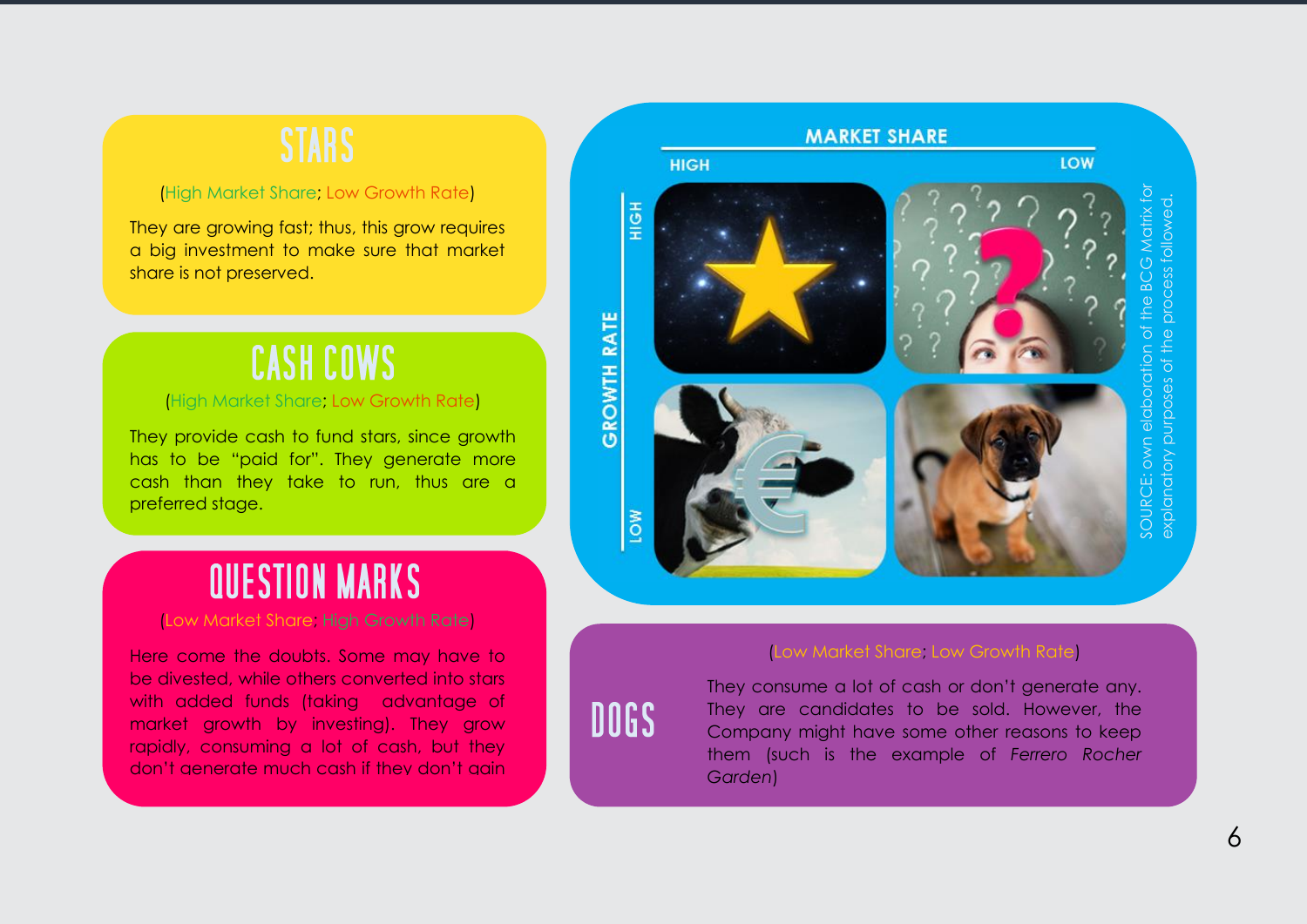Given that actual quantitative data is not available for individual products, but simply qualitative information, we have combined this knowledge with the prestige of each product and whether they are current or old-fashioned. Our findings show a variety of positions within Habro's portfolio:



MARVEL and Play-Doh are experiencing fast growth as the maintain a strong presence in their respective categories. The former might have been positively impacted due to MARVEL movies recently released. When growth slows down, if they are able to maintain leadership, they will become the next cash cows, sustaining the business.

Monopoly, MAGIC & My Little Pony are products with great prestige and have maintained popularity among consumers, for decades (keeping high market share in relation to competitors). Growth slowed down decades ago, thus they don't consume much resources to be promoted or modified.

Easy Bake has been revisited in a new unisex versión. This might have brought in a significant growth in sales, since now the product does not only have capacity to grow, but it also moves with social changes. It might turn into a star for the same reasons, gaining leadership (one of the few toys traditionally for girls, but now available for boys).

We must note that the toy industry has strong volatility due to technological changes but, mainly to fashions. Hence, it might make sense for Hasbro to keep Sesame Street if there are future plans to make it prosper. Playskool might be competing against a better product (Play-Doh). Finally, Furby has become old-fashioned and a return is unlikely. We recommend it being divested.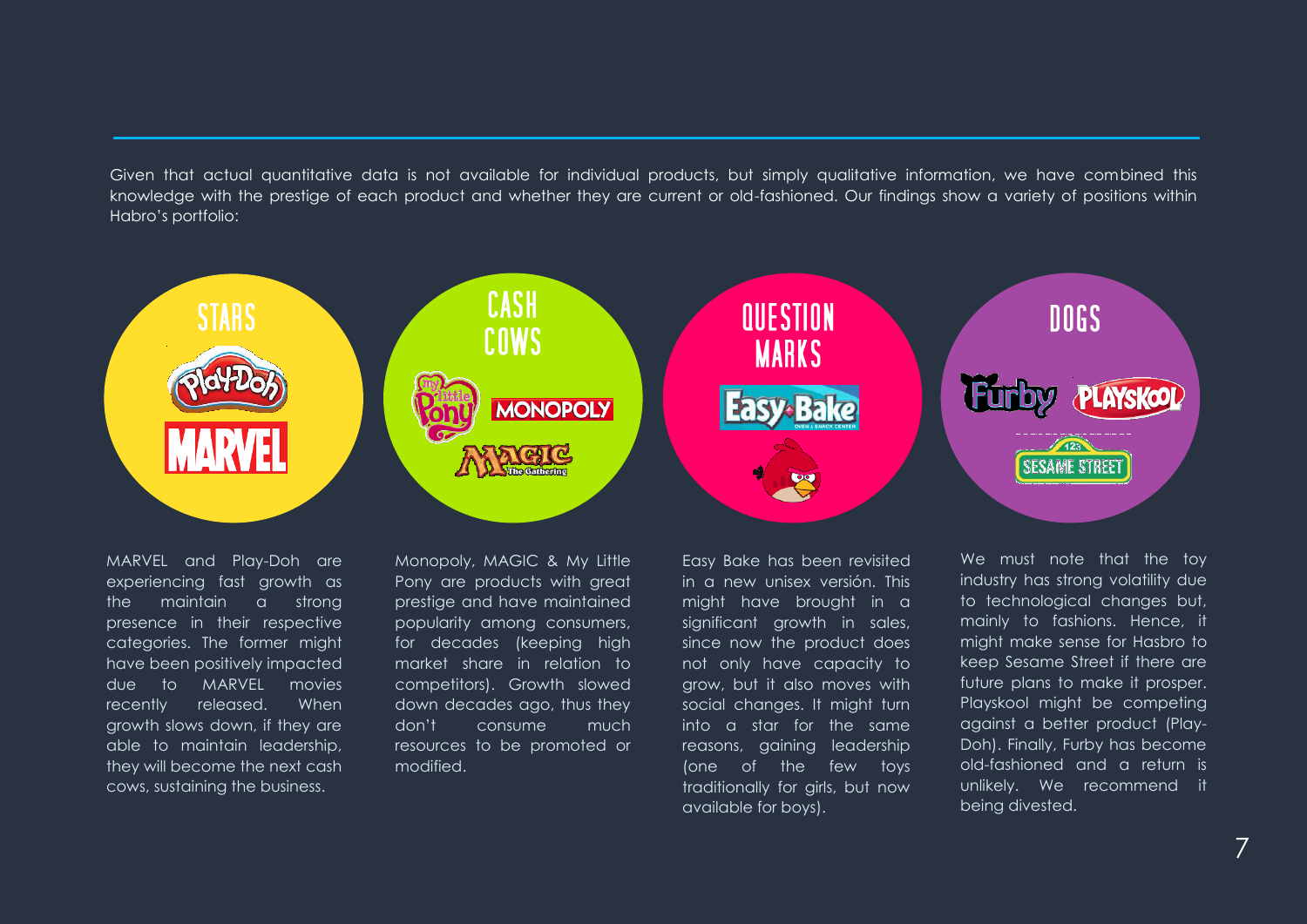The following chart reflects our construction of the BCG Matrix.



**RELATIVE MARKET SHARE**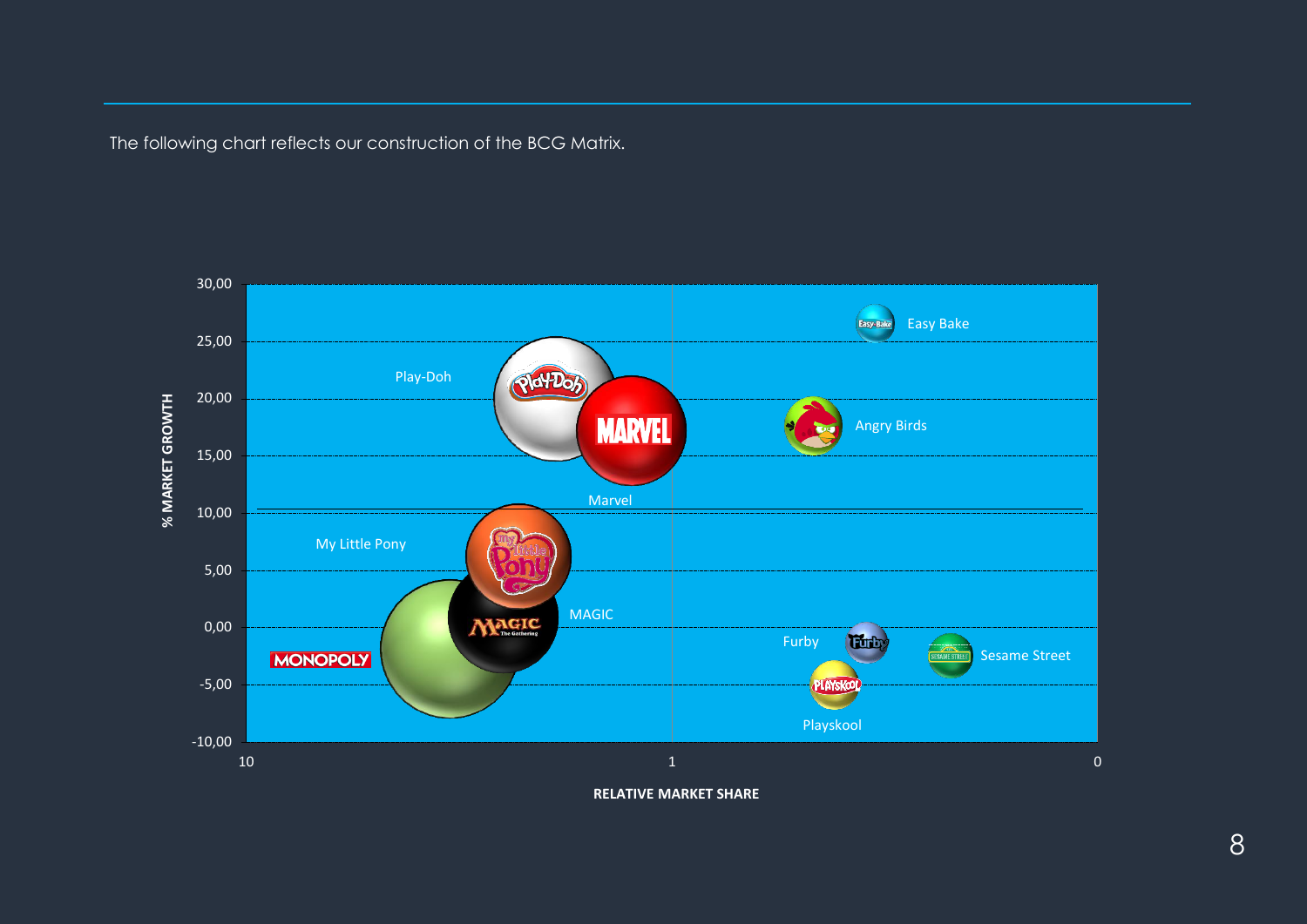# PRODUCT PORTFOLIO ANALYSIS (II)

### **WIND & CLAYCAMP DYNAMIC MATRIX**

In order to build the Wind & Claycamp Dynamic Matrix, we have chosen five representative Hasbro products which are Play-Doh, Monopoly, Angry Birds, Easy-Bake and Sesame Street. Each of this represents a different quadrant of the BCG Matrix and we have made a simulation according to that parameters:



Play-Doh is a Star product of Hasbro, which means that it generates more cash than the costs collected for its production and development. This is because its Market Growth Rate (MGR) is increasing and the Relative Market Share (RMS) is so high that the product is an absolute leader in the market. In order to maintain this position, it needs the reinvesting of the resources generated and leaves little room for other products.

As a Star product, it is a leader in the market with market share bigger than 40%. Both company and market growth rates are positive and the profitability is really good according to the objectives.

## **MONOPOLY**

It is a Cash generator. These are products that are in the maturity phase (the MGR has become constant) but still dominate the market (still have a high RMS). This products do not normally require significant resources and produces huge amounts of cash flows for the company.

Monopoly has a great market share, starting in the average and with a forecast of becoming a leader in 2016. As a cash generator, its profitability is its best value for the company however its growth rate remains stable.



It is a Question mark. This kind of products are not very convenient for the company. Besides the MGR can be temptating, the RMS is loosing impact and needs of large investments in order to be more competitive. The fact of investing or not in order to gain market share is under doubt.

Angry Birds is about to lead the sector thanks to the the growing of both market and company growth rates. Its profitability is also high compared to the objective.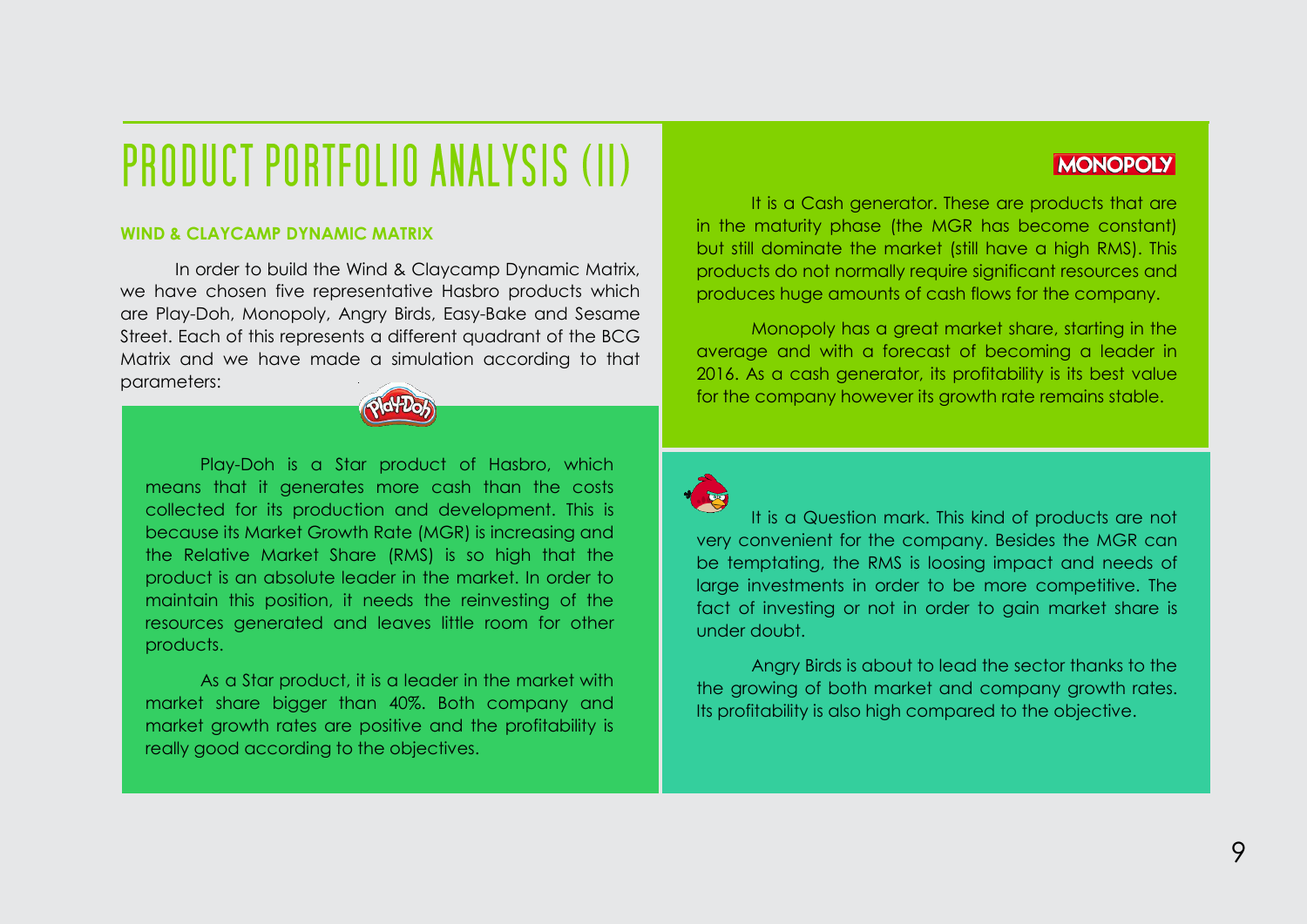Like Angry Birds, it is also a Question Mark. Similarly to Angry Birds, it has good profitability but with a more stable growth rates. Its market share has become constant with a bit more of the 10% of the market, which means it is on the weak-average.



### **CONCLUSIONS**

In Play-Doh's case, we can see at the dynamic matrix that this product of Hasbro has a leading market share every year. Also, it's important to consider the profitability in which Play-Doh is in a high position. Moreover, looking at the company growth rate and the market growth rate we can place the product that we are talking about in the position of growth because its data is greater than 10%.

When it comes to Monopoly, the product has a share of 24% in 2014 which means being in the average position but in 2015 and 2016 becomes a leader in the market. If we look at the profitability of the product is like the previous one, high position considering the objective. But the dimensions of market growth rate and company growth rate aren't very positive because in 2015 these figures goes up but our prevision is that they are going to drop locating at stable position.

### $\sqrt{423}$ **SESAME STREE**

It represents a "Disaster". This is the worst scenario for a company´s product: products that the company has been unable or unwilling to abandon because both its low MGR and RMS.

The situation of Sesame Street is terrible in all aspects. A very low market share with no evidence of growth, a continously decreasing profitability (with even negative forecasting) and growth rates that can get into negative.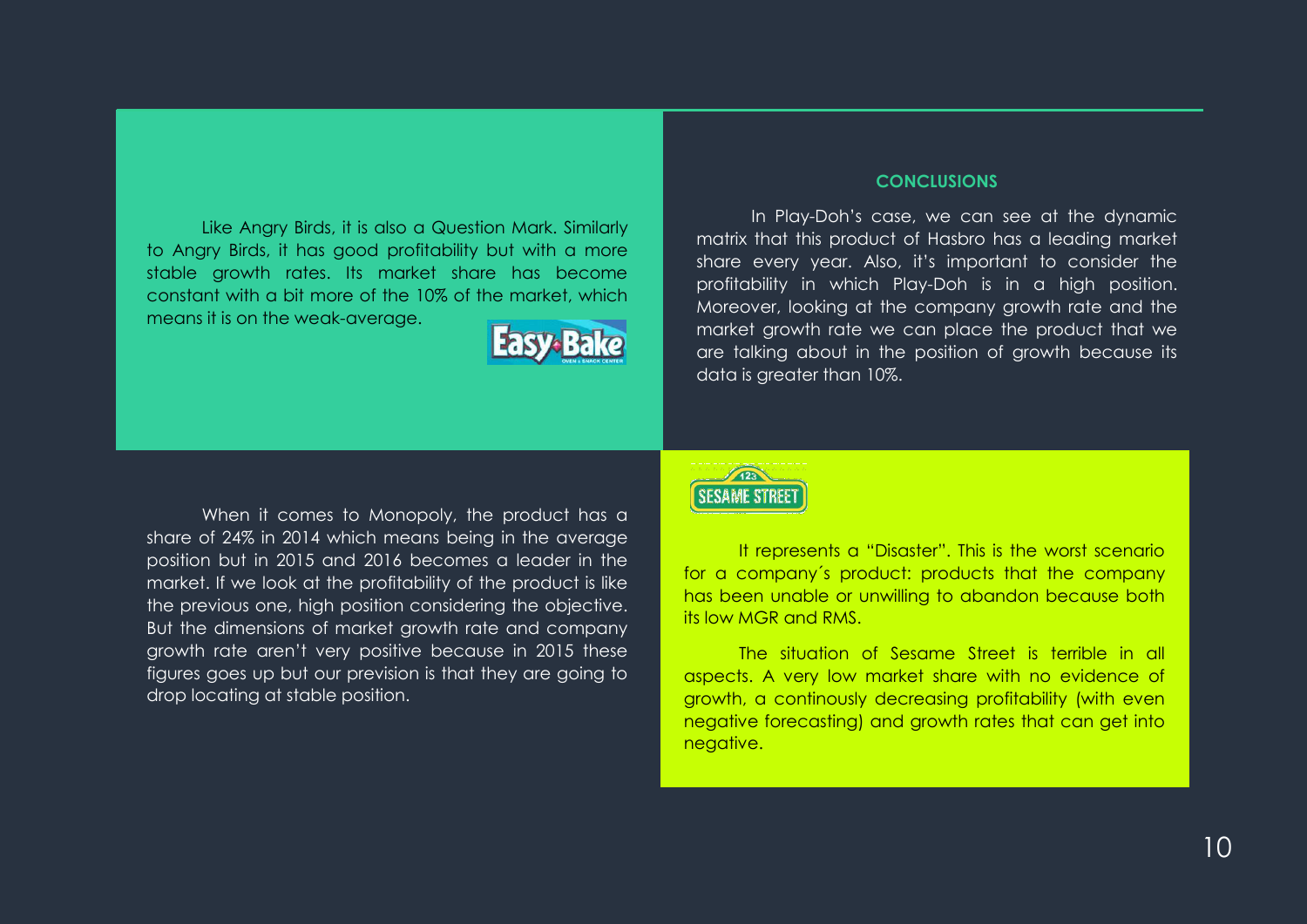Additionally, Angry Birds starts with a share of 21% but grows fast, in the next year this evolution continues and in 2016 it is expected that reach 26% at a leading position. The profitability is different from the two previous because the product has high position when it is in the average market share but changes to the normal position inside the leading market share. The other dimensions follow a similar growth until 2016.

Furthermore, we can see at the dynamic matrix that Easy Bake has lower figures than the other products we have talk about. Specially, the market share is quite different to the previous product. It is placed at average position all the years and only the other dimensions move into another positions in the dynamic matrix. It is important to say that the company growth rate and the market growth rate occupy a position as a function of the year and its share. The data are 5%, 7%, 7% and 8%, 11%, 10% respectively.

Finally, If we look at the figures of Sesame Street we can say that it has the worst market share of all, only a 3% every year that situate the product in the weak position. Focusing on the dimension of profitability we can see how the figure goes down until negative and low position. Finally, the market growth rate and the company growth rate follow a similar decline over the years ending with negatives values. Obviously, this product is the "disaster".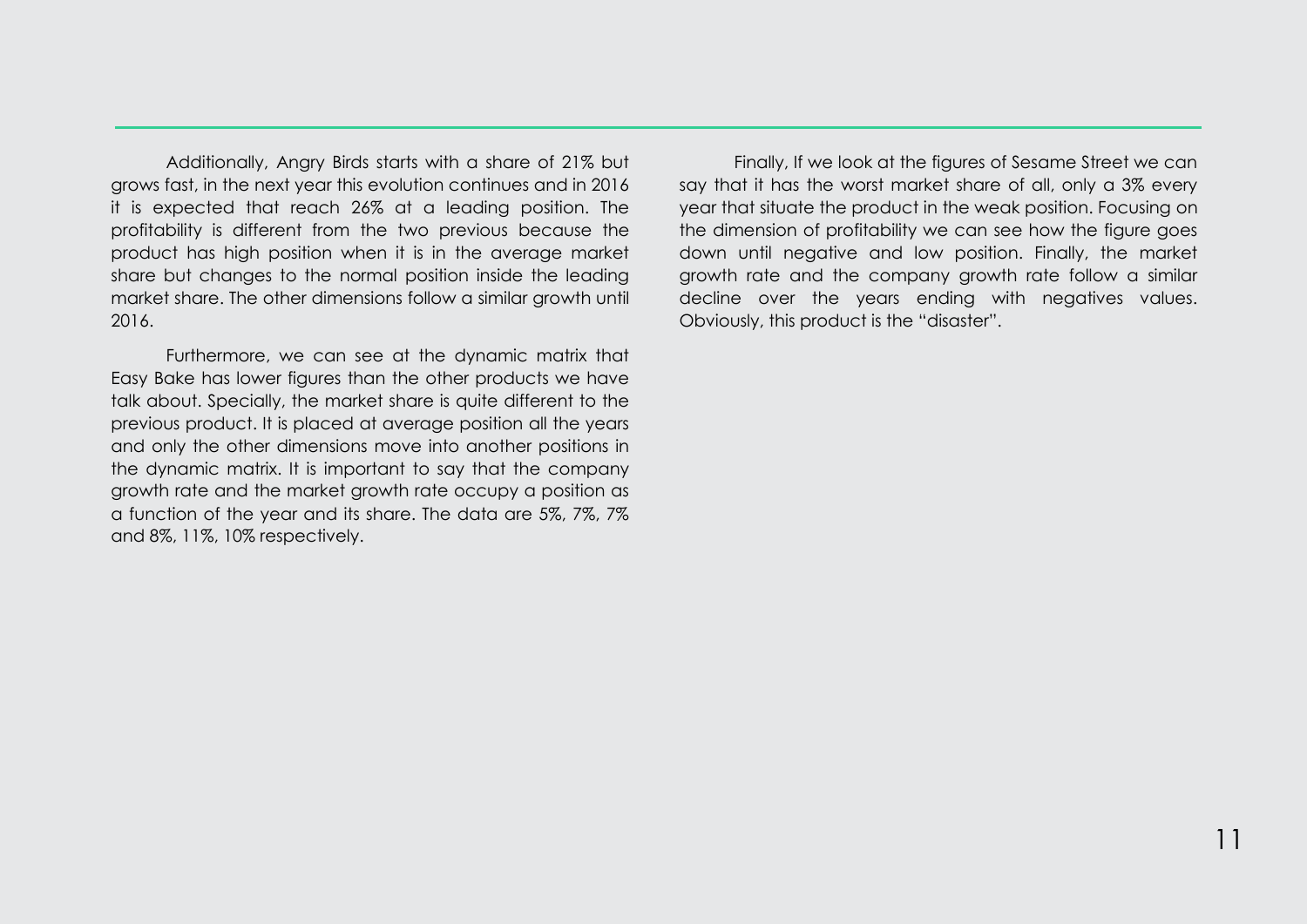The table below shows the construction of the Dynamic Matrix.

| Market Share |                             | Leader           |        |        | Average |                    |      | Weak |                                     |      |
|--------------|-----------------------------|------------------|--------|--------|---------|--------------------|------|------|-------------------------------------|------|
| <b>MGR</b>   | Profitability<br><b>CGR</b> | <b>High</b>      | Normal | Low    | High    | Normal             | Low  | High | Normal                              | Low  |
| Growth       | Growth                      | 2016             | 2016   | 2015   |         |                    |      |      |                                     |      |
|              | Stable                      | 2015<br>PlattDot |        |        | 2014    |                    |      |      |                                     |      |
|              | Decline                     | 2014             |        | 11.320 |         |                    |      |      |                                     |      |
| Stable       | Growth                      | 2015             |        |        | 2014    | 2016               |      |      |                                     |      |
|              | Stable                      | 2016             |        |        |         | 2015               | 2014 |      | 2014                                |      |
|              | Decline                     |                  |        |        |         | Easy-Bake <b>a</b> |      |      |                                     | 2015 |
| Decline      | Growth                      |                  |        |        |         |                    |      |      | $\sqrt{12}$<br><b>SESAME STREET</b> | 2016 |
|              | Stable                      |                  |        |        |         |                    |      |      |                                     | ъ    |
|              | Decline                     |                  |        |        |         |                    |      |      |                                     |      |